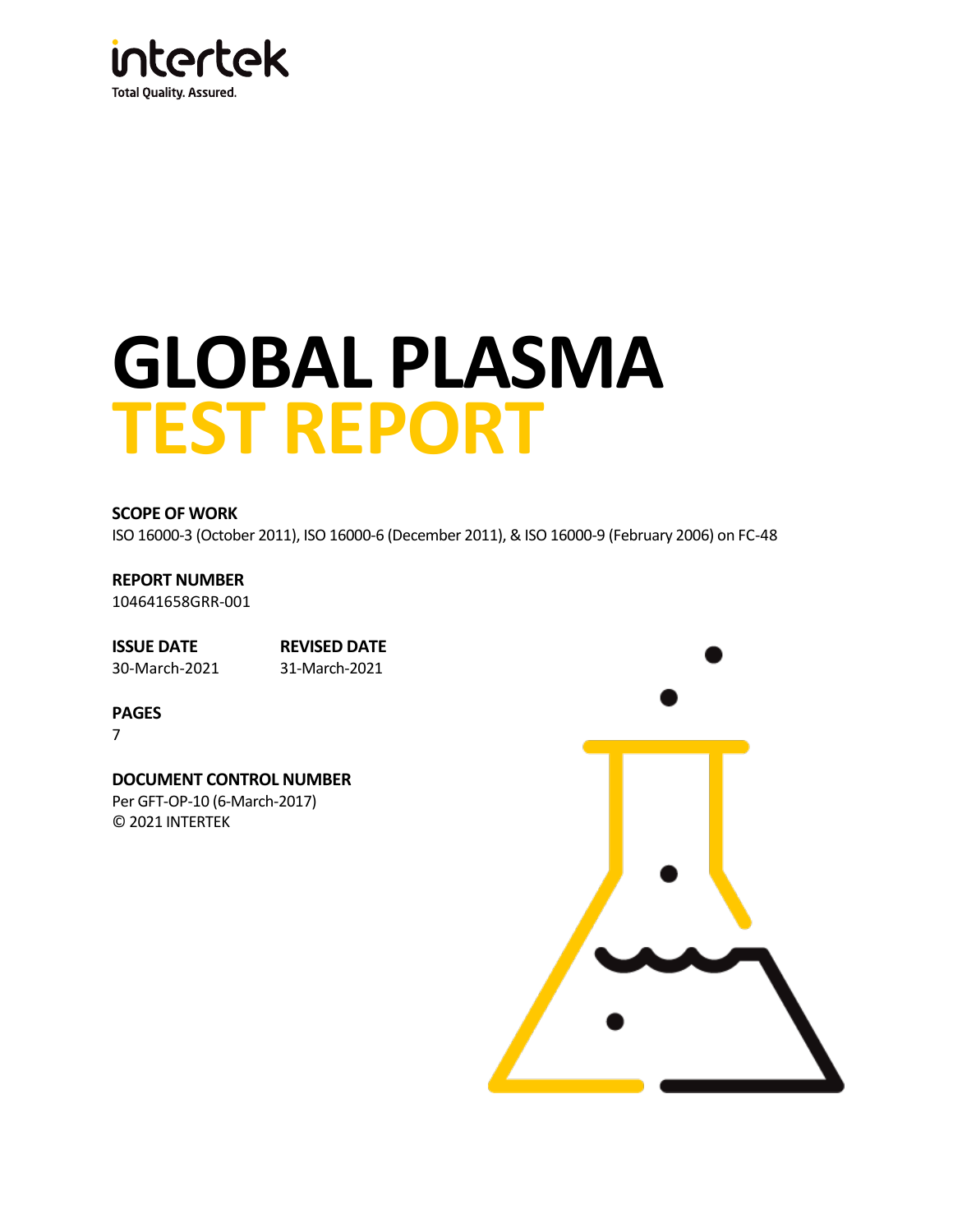

**Total Quality. Assured.** 

4700 Broadmoor Ave SE, Suite 200 Kentwood, MI 49512

# **TEST REPORT FOR GLOBAL PLASMA SOLUTIONS, INC**

Report No.: [104641658GRR-001](#page-2-1) Date: [30-March-2021](#page-2-2) P.O.: [GPS-032521-CW](#page-2-3) Revised Date: 31-March-2021

Telephone: +1 616 656 7401 Facsimile: +1 616 656 2022 www.intertek.com

# **SECTION 1**

#### **CLIENT INFORMATION**

Attention: Charlie Waddell Global Plasma Solutions, Inc 3101 Yorkmont Road Suite 400 Charlotte, NC 28208 USA Phone: +1 (912) 356-0115 Email: charlie@globalplasmasolutions.com

. Ondorae.

**Taylor Gebben Jesse Ondersma, Ph.D. Project Engineer Project Reviewer**

This report is for the exclusive use of Intertek's Client and is provided pursuant to the agreement between Intertek and its Client. Intertek's responsibility and liability are limited to the terms and conditions of the agreement. Intertek assumes no liability to any party, other than to the Client in accordance with the agreement, for any loss, expense or damage occasioned by the use of this report. Only the Client is authorized to permit copying or distribution of this report and then only in its entirety. Any use of the Intertek name or one of its marks for the sale or advertisement of the tested material, product or service must first be approved in writing by Intertek. The observations and test results in this report are relevant only to the sample tested. This report by itself does not imply that the material, product, or service is or has ever been under an Intertek certification program.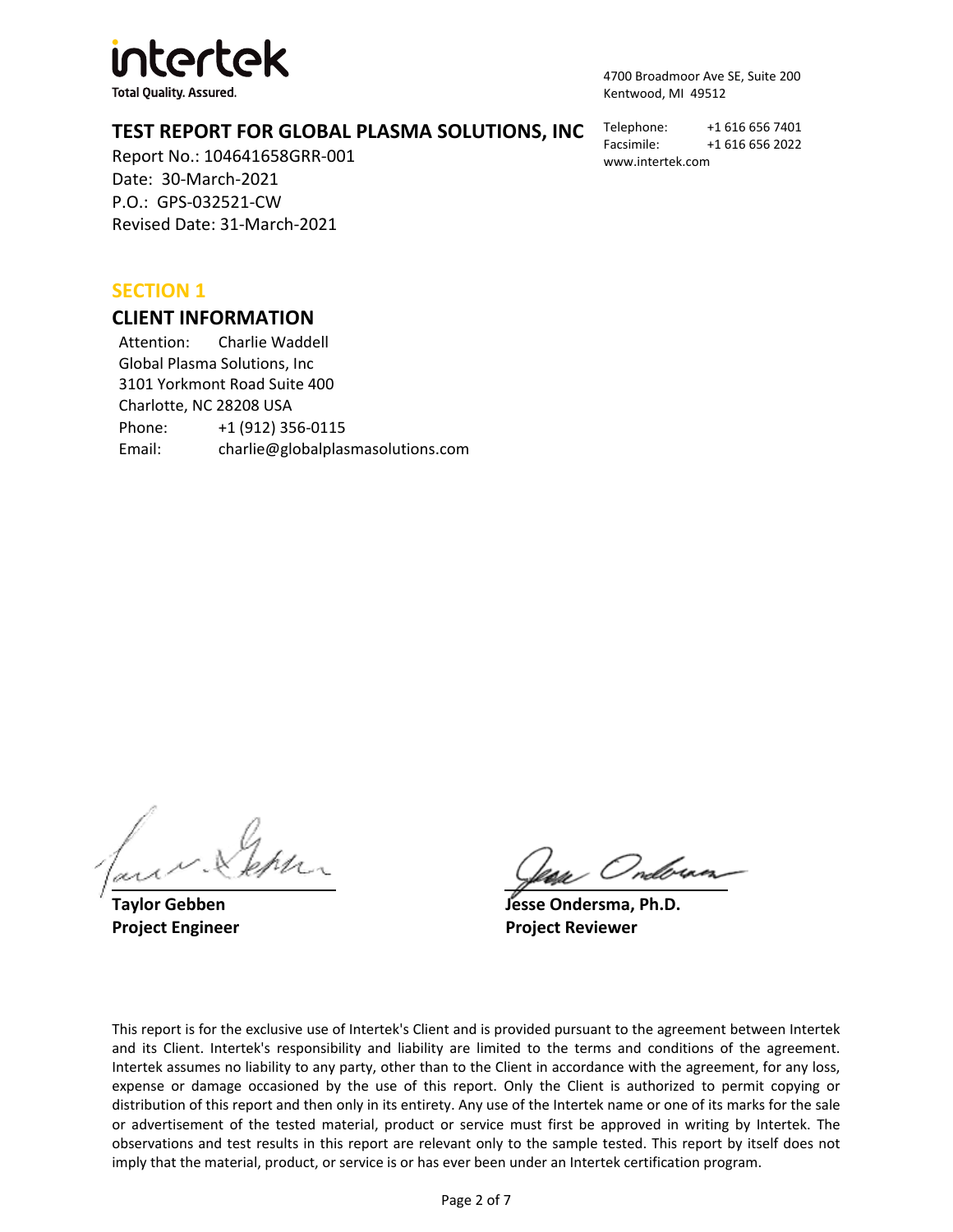<span id="page-2-4"></span><span id="page-2-3"></span><span id="page-2-1"></span>

# <span id="page-2-2"></span>**SECTION 2**

# **SUMMARY**

<span id="page-2-7"></span><span id="page-2-6"></span><span id="page-2-5"></span><span id="page-2-0"></span>

| Date Received:                             | 05-January-2020                                                                                                  |  |  |
|--------------------------------------------|------------------------------------------------------------------------------------------------------------------|--|--|
| Dates Tested:                              | 15-January-2020 to 19-February-2020                                                                              |  |  |
|                                            |                                                                                                                  |  |  |
| <b>DESCRIPTION OF SAMPLES</b>              |                                                                                                                  |  |  |
| Part Name:                                 | <b>FC-48</b>                                                                                                     |  |  |
| Material Submitted:                        | One (1) Unit                                                                                                     |  |  |
| <b>Condition of Samples:</b>               | Not Specified                                                                                                    |  |  |
| <b>Shipping Condition:</b>                 | <b>Good Condition</b>                                                                                            |  |  |
| <b>WORK REQUESTED/APPLICABLE DOCUMENTS</b> |                                                                                                                  |  |  |
|                                            |                                                                                                                  |  |  |
| <b>VOC Emissions Analysis:</b>             | Byproduct analysis per ISO 16000-3 (October 2011), ISO<br>16000-6 (December 2011), & ISO 16000-9 (February 2006) |  |  |
| Intertek Quote:                            | Qu-01162475-1                                                                                                    |  |  |

#### **TEST RESULTS**

| <b>TEST</b>                                            | <b>DISPOSITION</b>            |
|--------------------------------------------------------|-------------------------------|
| BYPRODUCT ANALYSIS PER ISO 16000-3 (OCTOBER 2011), ISO | NO BYPRODUCTS WERE OBSERVED   |
| 16000-6 (DECEMBER 2011), & ISO 16000-9 (FEBRUARY 2006) | <b>ABOVE DETECTION LIMITS</b> |

#### **SAMPLE DISPOSITION**

At the completion of testing, samples were returned to Global Plasma Solutions, Inc.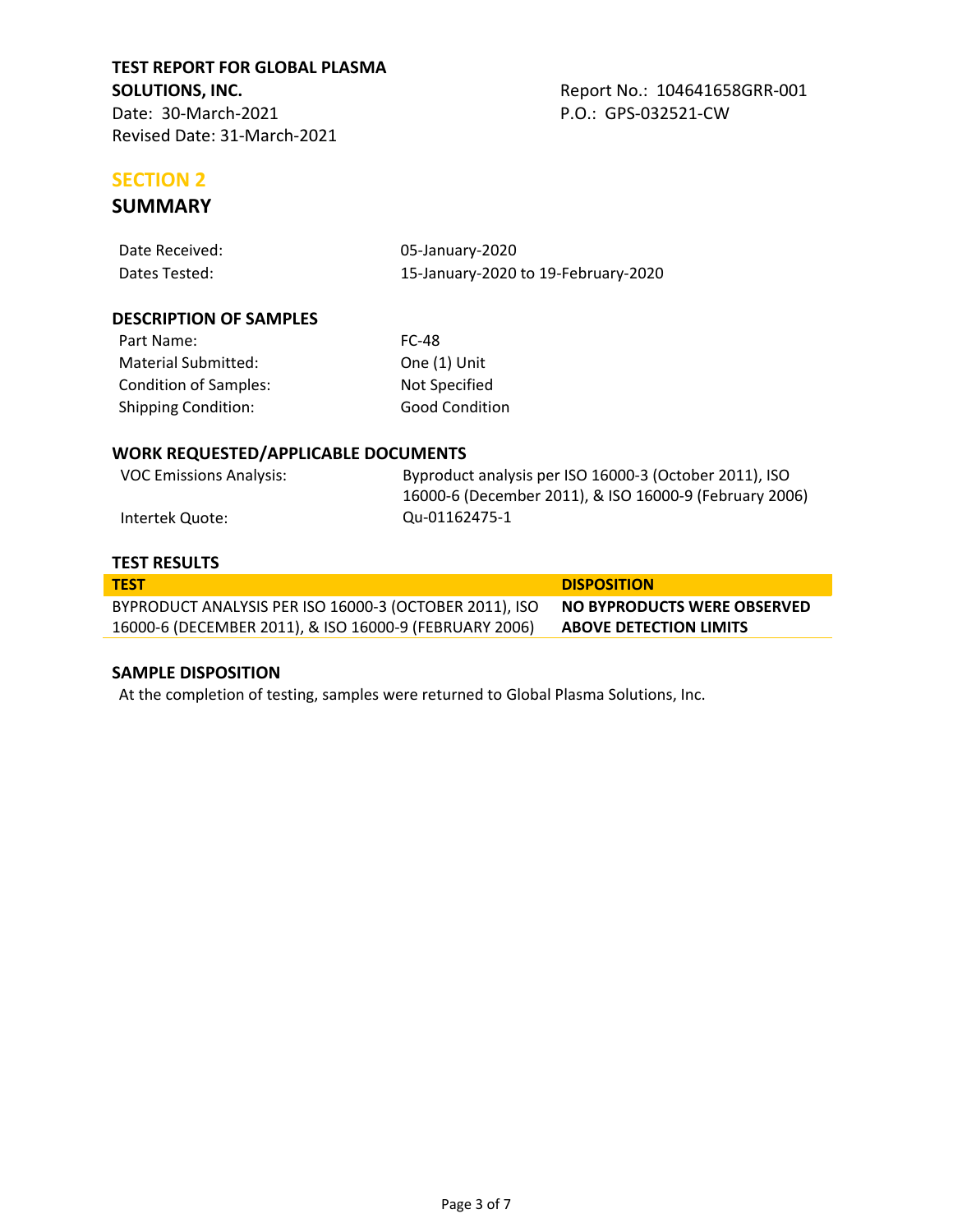# **SECTION 3**

# **VOC ANALYSIS**

| Date Received: | 05-January-2020                     |
|----------------|-------------------------------------|
| Dates Tested:  | 15-January-2020 to 13-February-2020 |

#### **DESCRIPTION OF SAMPLES:**

| Part Name:                   | FC-48                 |
|------------------------------|-----------------------|
| Material Submitted:          | One (1) Unit          |
| <b>Condition of Samples:</b> | Not Specified         |
| <b>Shipping Condition:</b>   | <b>Good Condition</b> |

One (1) [Unit](#page-2-5) **[Not Specified](#page-2-6)** 

#### **TEST PROCEDURE:**

Test Method: Byproduct analysis per ISO 16000-3 (October 2011), ISO 16000-6 (December 2011), & ISO 16000-9 (February 2006) Number of Samples: One (1) Sample per model

#### **ACCEPTANCE CRITERIA:**

VOC Emissions: Results Reported

#### **TEST NOTES OR DEVIATIONS:**

Testing performed without deviation unless noted below.

#### **TEST SUMMARY:**

A VOC reduction test was performed on the units using formaldehyde, 2-butanone, toluene, n-heptane, and xylene (-m,-p,&-o). Decay results can be observed within report 104218896GRR-001b. The chamber air was sampled for byproducts through collection and analysis per ISO 16000-3 (October 2011) and ISO 16000-6 (December 2011). Samples were collected on multi-sorbent tubes containing Tenax TA® 35/60 and Carbograph 5 TD 40/60 at a collection rate of 100 cc/min. The analysis for potential byproducts focused on compounds smaller than C<sub>8</sub> (xylene). Multi-sorbent tubes containing Tenax TA® 35/60 and Carbograph 5 TD 40/60 are rated to retain compounds with volatility between 1,3 butadiene to  $C_{20}$  including low molecular weight oxygenates, such as  $C_2-C_8$  alcohols,  $C_2-C_8$  carboxylic acids, and C<sub>3</sub>-C<sub>8</sub> ketones. Air samples were analyzed by thermal desorption-gas chromatography/massspectroscopy, TD-GC/MS, referencing ISO 16000-6. Individual VOCs were calculated using toluene as a surrogate.

Samples analyzed for low molecular weight aldehyde and ketones were collected on cartridges treated with 2,4-di-nitrophenylhydrazine (DNPH), at a collection rate of 500 cc/min, and were analyzed using high performance liquid chromatography, HPLC, referencing ISO 16000-3. Individual VOC concentrations were calculated using calibration curves based on pure standards.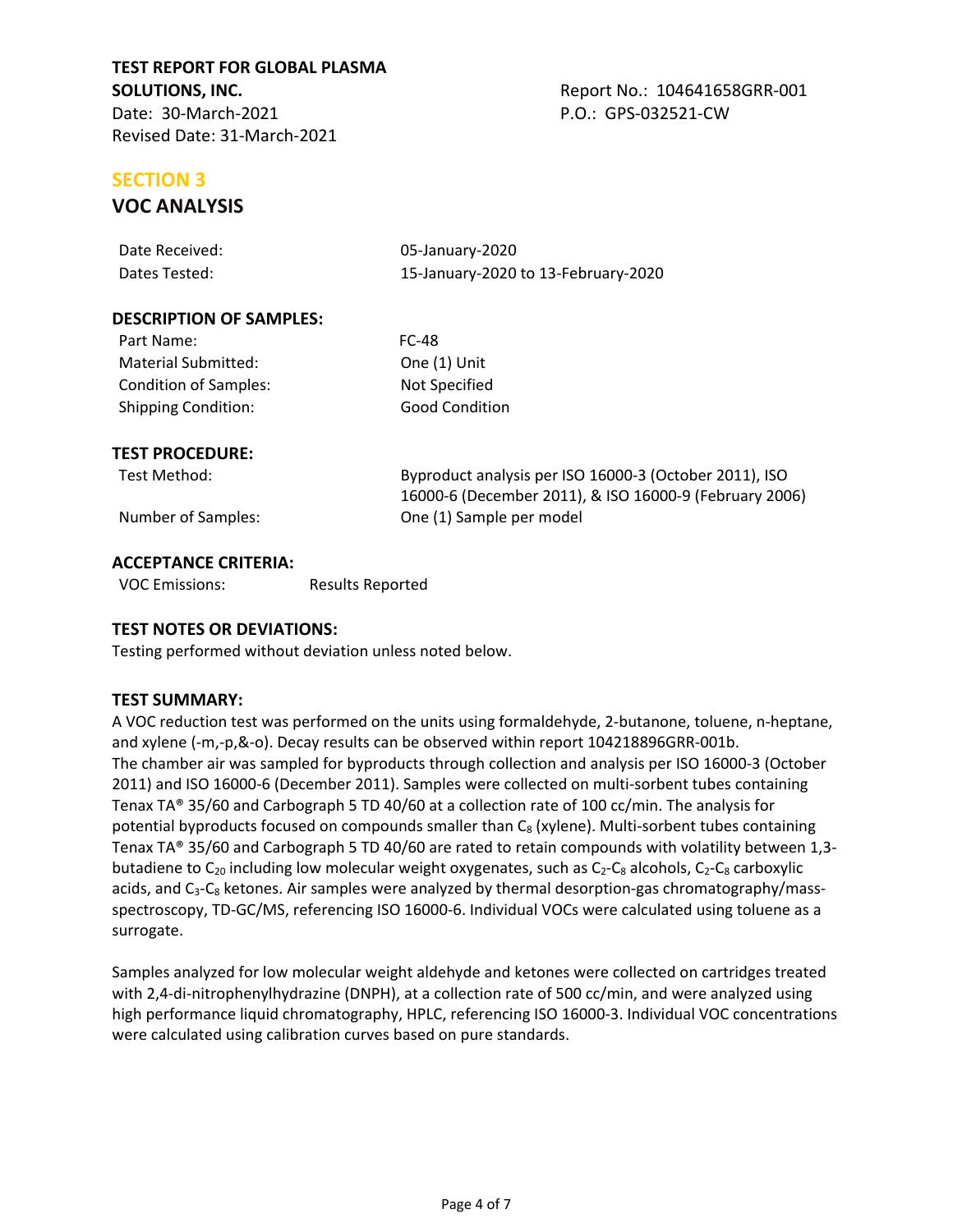### **TEST REPORT FOR GLOBAL PLASMA SOLUTIONS, INC. Report No.: 104641658GRR-001** Date: 30-March-2021 P.O.: GPS-032521-CW

Revised Date: 31-March-2021

#### **RESULTS:**

# **Table 1: Sample and Chamber Conditions During Test Period**

| <b>PARAMETER</b>            | <b>SYMBOL</b> | <b>VALUE</b>     | <b>UNITS</b>   |
|-----------------------------|---------------|------------------|----------------|
| Number of Samples           |               |                  | Unit*          |
| Chamber Volume              |               | 30               | m <sup>3</sup> |
| <b>Testing Duration</b>     |               |                  |                |
| Fan Setting                 |               | 3900             | $cfm*$         |
| Average Temperature (Range) |               | 24.4 (24.0-24.7) | $\sim$         |
| Average Humidity (Range)    | RН            | 47.9 (47.0-49.1) | % RH           |

\*Average of 9 readings from various positions within duct opening

#### **Table 2: Method detection limits by ISO 16000-3.**

| <b>COMPOUND</b> | <b>CAS NO.</b> | <b>METHOD DETECTION</b><br><b>LIMIT</b> (ppb) |  |
|-----------------|----------------|-----------------------------------------------|--|
| Acetaldehyde    | 75-07-0        | 30                                            |  |
| Acetone         | $67 - 64 - 1$  | 40                                            |  |
| Acrolein        | 107-02-8       | 4                                             |  |
| Propionaldehyde | 123-38-6       | 5                                             |  |
| Crotonaldehyde  | 123-73-9       | 5                                             |  |
| Methacrolein    | 78-85-3        | 5                                             |  |
| n-Butyraldehyde | 123-72-8       | 5                                             |  |
| Benzaldehyde    | 100-52-7       | 5                                             |  |
| Valeraldehyde   | 110-62-3       | 5                                             |  |
| m-Tolualdehyde  | 620-23-5       | 5                                             |  |
| Hexaldehyde     | $66 - 25 - 1$  | 6                                             |  |

There were no observed carbonyl compounds in the 60 min test above detection limits

| <b>COMPOUND</b>          | CAS NO.                  | <b>METHOD REPORTING</b><br>LIMIT (ppb) |
|--------------------------|--------------------------|----------------------------------------|
| $\overline{\phantom{0}}$ | $\overline{\phantom{0}}$ |                                        |

There were no observed compounds in the 60 min test above reporting limits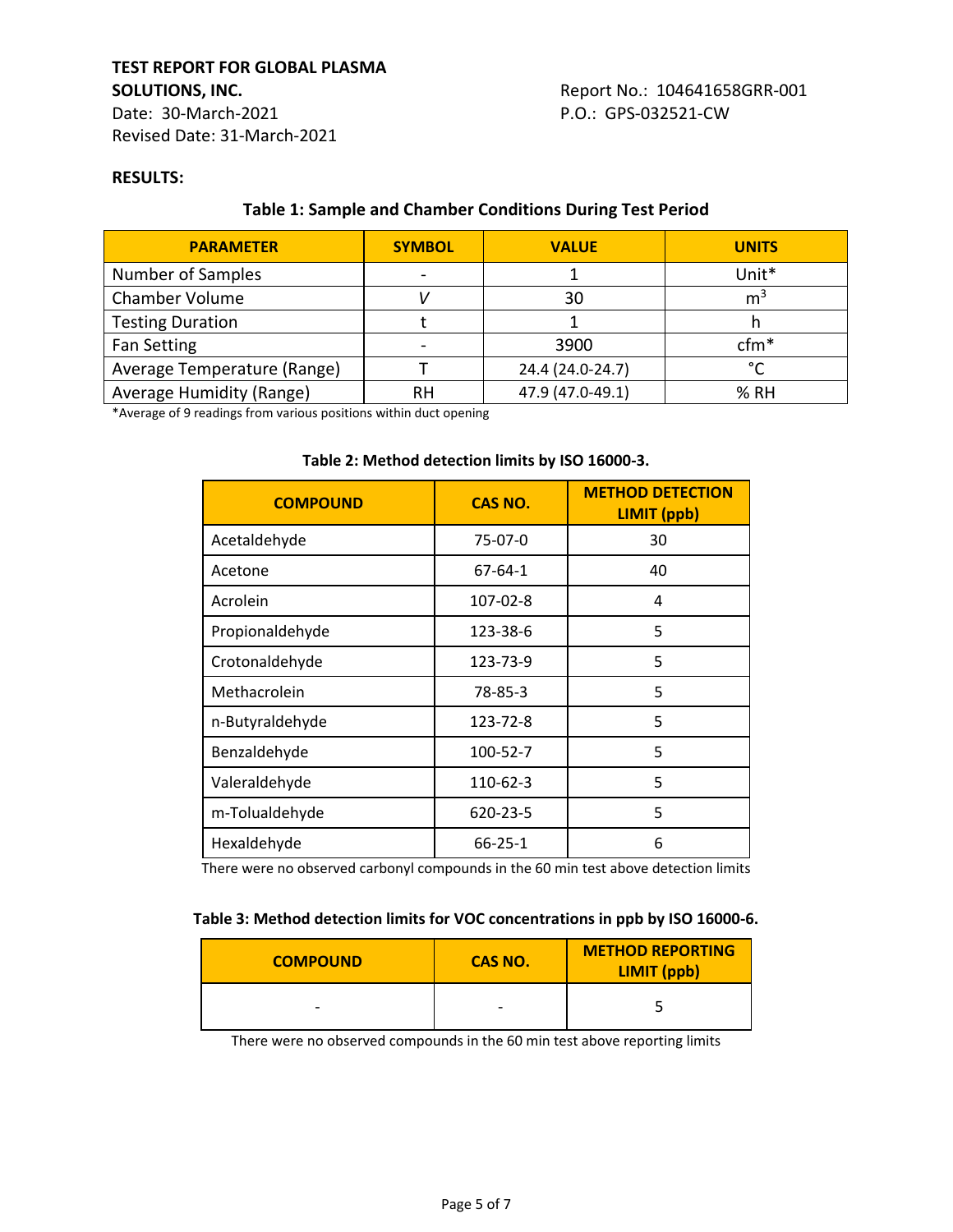# **TEST REPORT FOR GLOBAL PLASMA SOLUTIONS, INC. Report No.: 104641658GRR-001**

Date: 30-March-2021 P.O.: GPS-032521-CW Revised Date: 31-March-2021

# **PHOTOGRAPHS:**



Figure 1: Photograph of test set-up, unit observed is a representative unit for setup.